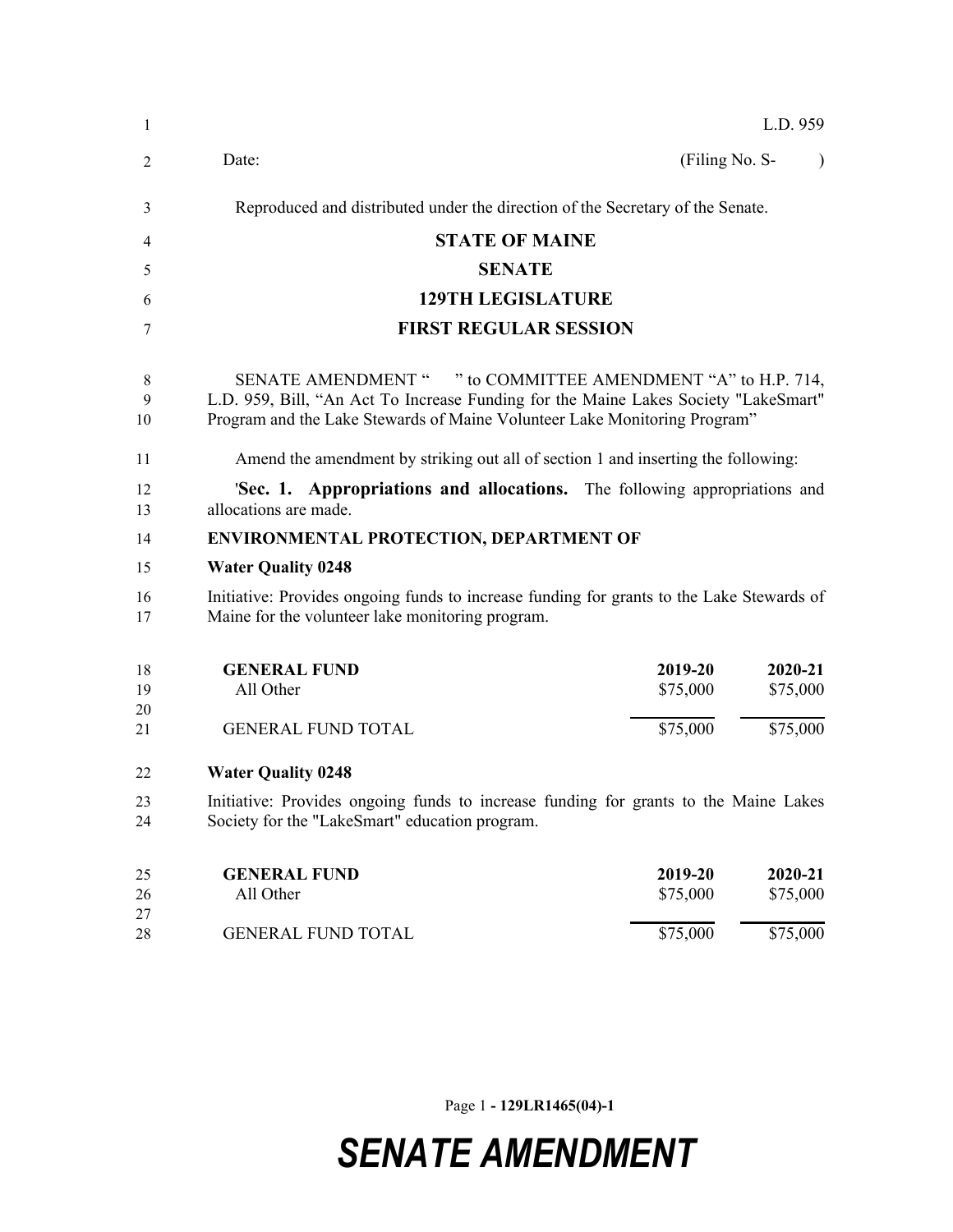SENATE AMENDMENT " " to COMMITTEE AMENDMENT "A" to H.P. 714, L.D. 959

|          | <b>ENVIRONMENTAL PROTECTION,</b>                                                                   |                  |                |
|----------|----------------------------------------------------------------------------------------------------|------------------|----------------|
| 2        | <b>DEPARTMENT OF</b>                                                                               |                  |                |
| 3        | <b>DEPARTMENT TOTALS</b>                                                                           | 2019-20          | 2020-21        |
| 4        |                                                                                                    |                  |                |
| 5        | <b>GENERAL FUND</b>                                                                                | \$150,000        | \$150,000      |
| 6        |                                                                                                    |                  |                |
|          | <b>DEPARTMENT TOTAL - ALL FUNDS</b>                                                                | \$150,000        | \$150,000      |
| 8<br>9   | <b>INTERSTATE</b><br><b>WATER</b><br><b>ENGLAND</b><br>NEW<br><b>COMMISSION</b>                    | <b>POLLUTION</b> | <b>CONTROL</b> |
|          |                                                                                                    |                  |                |
| 10       | <b>Maine Joint Environmental Training Coordinating Committee 0980</b>                              |                  |                |
| 11<br>12 | Initiative: Provides ongoing funds to increase funding for pollution control training<br>programs. |                  |                |

| 13 | <b>GENERAL FUND</b>                 | 2019-20   | 2020-21   |
|----|-------------------------------------|-----------|-----------|
| 14 | All Other                           | \$25,000  | \$25,000  |
| 15 |                                     |           |           |
| 16 | <b>GENERAL FUND TOTAL</b>           | \$25,000  | \$25,000  |
| 17 | <b>NEW ENGLAND INTERSTATE WATER</b> |           |           |
| 18 | POLLUTION CONTROL COMMISSION        |           |           |
| 19 | <b>DEPARTMENT TOTALS</b>            | 2019-20   | 2020-21   |
| 20 |                                     |           |           |
| 21 | <b>GENERAL FUND</b>                 | \$25,000  | \$25,000  |
| 22 |                                     |           |           |
| 23 | <b>DEPARTMENT TOTAL - ALL FUNDS</b> | \$25,000  | \$25,000  |
| 24 | <b>SECTION TOTALS</b>               | 2019-20   | 2020-21   |
| 25 |                                     |           |           |
| 26 | <b>GENERAL FUND</b>                 | \$175,000 | \$175,000 |
| 27 |                                     |           |           |
| 28 | DEPARTMENT TOTAL - ALL FUNDS        | \$175,000 | \$175,000 |
| 29 |                                     |           |           |

Page 2 **- 129LR1465(04)-1**

## *SENATE AMENDMENT*